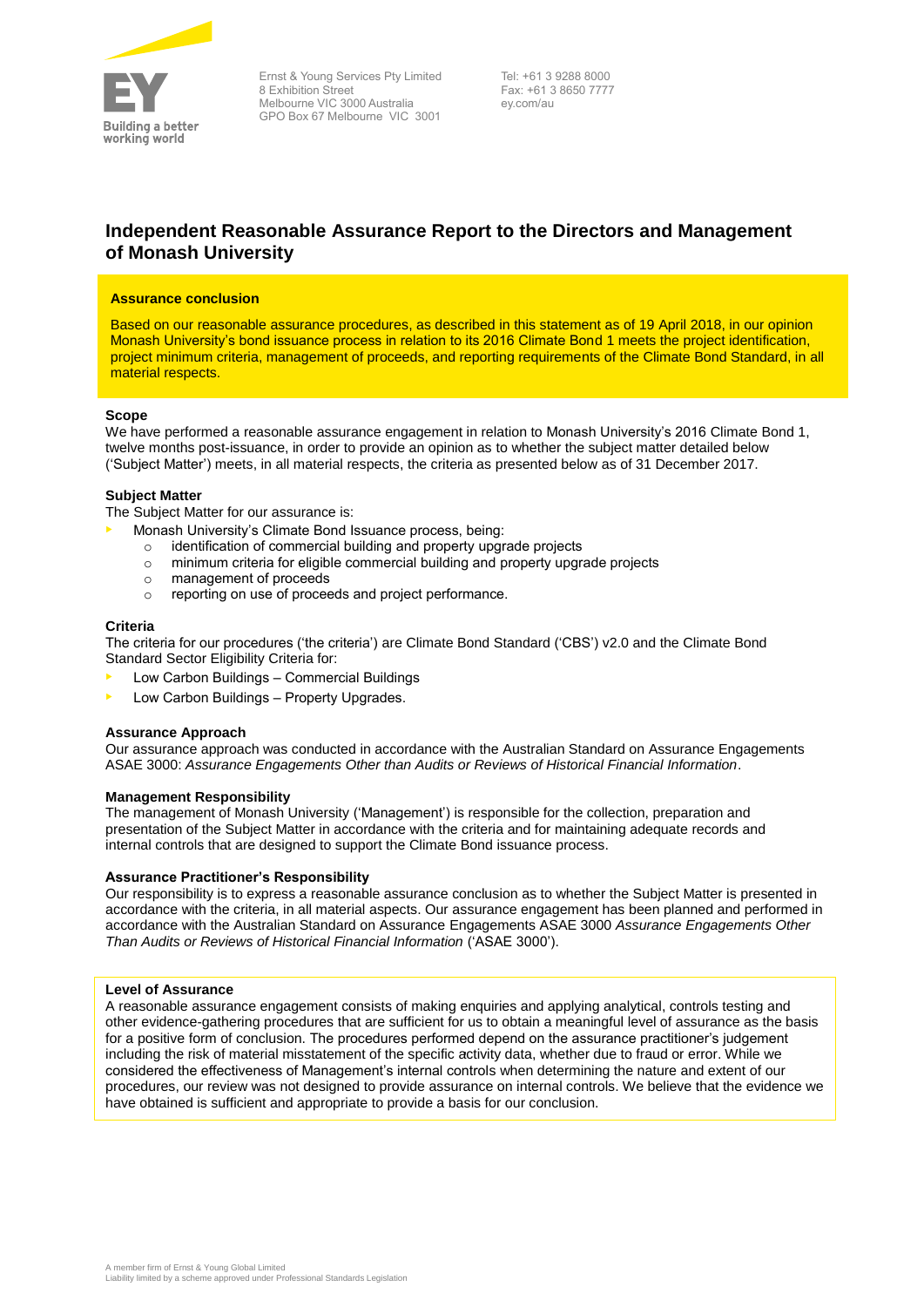

# **Our Approach**

Our assurance procedures performed included, but were not limited to:

- Reviewing any changes to policies and procedures established by Monash University related to the issuance of the 2016 Climate Bond 1
- Confirming eligibility of nominated projects for inclusion in Monash University's 2016 Climate Bond 1
- Interviewing selected business unit and group level personnel to understand the key issues related to Monash University's policies and procedures
- Reviewing selected performance information for nominated projects, and documentation supporting assertions made in the Subject Matter
- Checking the accuracy of calculations performed
- Obtaining and reviewing evidence to support key assumptions and other data.

# A summary of our procedures is shown in this Table.

| <b>CBS</b><br>sections | Requirement                     | <b>Assurance Procedures</b>                                                                                                                                                                                                                                                                                                                                                                                                                                                                                                                                                             |
|------------------------|---------------------------------|-----------------------------------------------------------------------------------------------------------------------------------------------------------------------------------------------------------------------------------------------------------------------------------------------------------------------------------------------------------------------------------------------------------------------------------------------------------------------------------------------------------------------------------------------------------------------------------------|
| $\overline{4}$         | <b>Project Nomination</b>       | Review the statement on the environmental objective to ensure that<br>the bond meets the CBS requirements<br>Review that the nominated assets/projects meet the environmental<br>objectives and the eligibility criteria set out in the Low Carbon<br>Buildings Criteria (LCBC) of the CBS<br>Review relevant documentation related to any disposed or new<br>nominated assets/projects since pre-issuance<br>Receive management representation that there were no changes to the<br>nominated assets/projects<br>Review overlap of nominated assets with other Certified Climate Bonds |
| 5                      | <b>Use of Proceeds</b>          | Confirm proportion of net proceeds used for financing versus re-<br>financing<br>Review internal accounts systems to ensure all proceeds are<br>▶<br>earmarked to nominated assets/projects<br>Review allocation of net proceeds against nominated assets/projects<br>within the required time period of 24 months post-issuance<br>Review the monthly spending register and budget of nominated<br>assets/projects to ensure that the total investment in the nominated<br>assets/projects is equal to or greater than the principal amount of the<br>Climate Bond                     |
| 6                      | Non-Contamination               | Review internal accounts systems to ensure all proceeds are<br>earmarked to Nominated Projects<br>Review temporary placement of unallocated proceeds are aligned with<br>the uses as set out in CBS                                                                                                                                                                                                                                                                                                                                                                                     |
| $\overline{7}$         | Confidentiality                 | As Monash University owns the relevant nominated projects/assets,<br>this section is not relevant                                                                                                                                                                                                                                                                                                                                                                                                                                                                                       |
| 8                      | Reporting                       | Review Monash University's reporting on the nominated<br>projects/assets to bondholders against the CBS requirements                                                                                                                                                                                                                                                                                                                                                                                                                                                                    |
| 9                      | <b>Climate Bond</b><br>Taxonomy | Review nominated assets/projects against CBI eligibility taxonomy                                                                                                                                                                                                                                                                                                                                                                                                                                                                                                                       |
| 10                     | <b>Technical criteria</b>       | Review operational performance of Peninsula Campus Library and re-<br>compute the emissions reduction                                                                                                                                                                                                                                                                                                                                                                                                                                                                                   |
| 11                     | Project holding                 | Review the monthly spending register and budget of nominated<br>assets/projects to ensure that the total investment in the nominated<br>assets/projects is equal to or greater than the principal amount of the<br>Climate Bond                                                                                                                                                                                                                                                                                                                                                         |
| 12                     | Settlement period               | Review allocation of net proceeds against nominated assets/projects<br>within the required time period of 24 months post-issuance                                                                                                                                                                                                                                                                                                                                                                                                                                                       |
| 13                     | Earmarking                      | Review internal accounts systems to ensure all proceeds are<br>earmarked to nominated assets/projects                                                                                                                                                                                                                                                                                                                                                                                                                                                                                   |